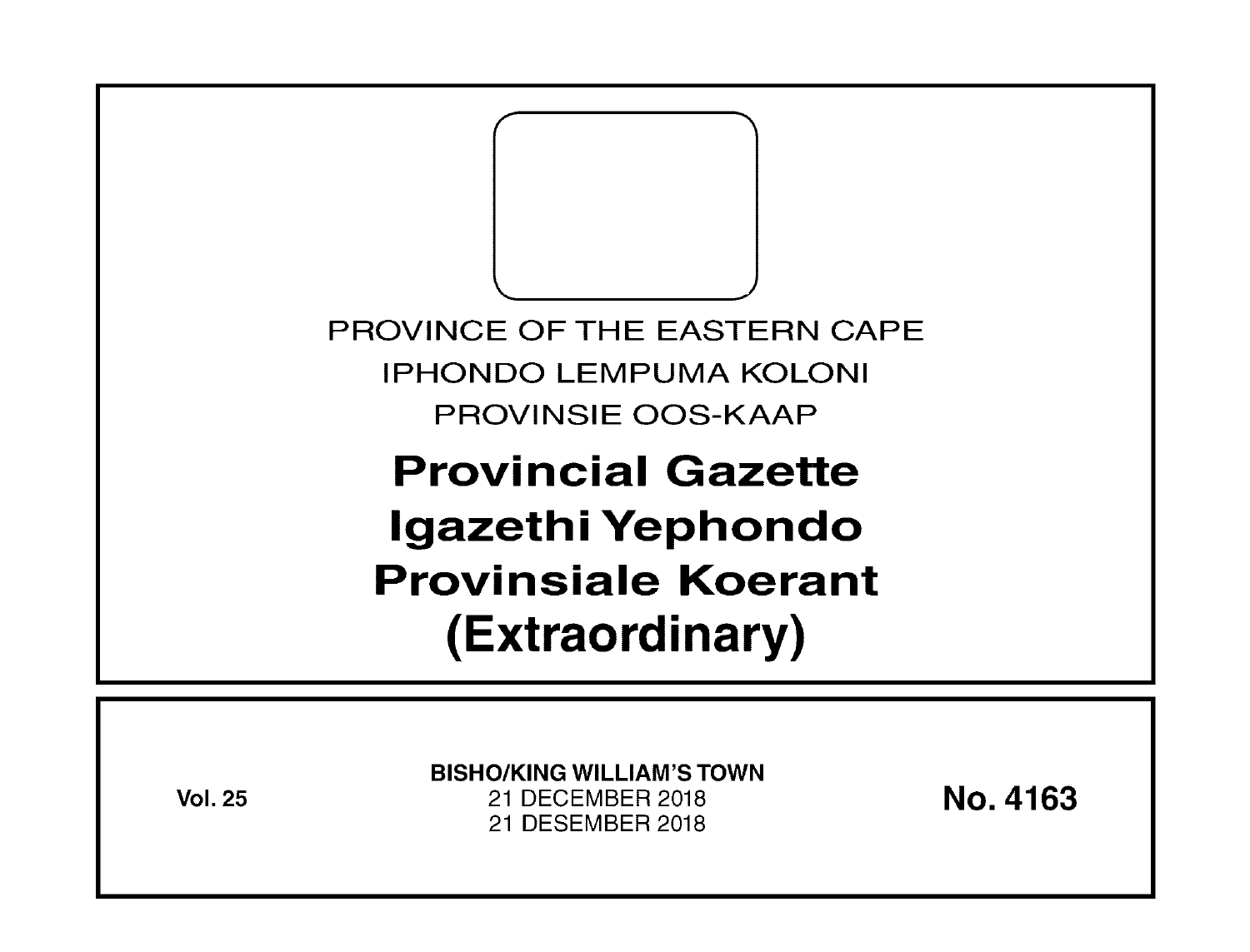## **CONTENTS**

|            |                                                                                                       | Gazette<br>No. | Page<br>No. |
|------------|-------------------------------------------------------------------------------------------------------|----------------|-------------|
|            | <b>LOCAL AUTHORITY NOTICES • PLAASLIKE OWERHEIDS KENNISGEWINGS</b>                                    |                |             |
| 283<br>284 | Eastern Cape Liquor Act (10/2003): Notice of lodgement of applications for transfer of certificate of | 4163           |             |
|            |                                                                                                       | 4163           |             |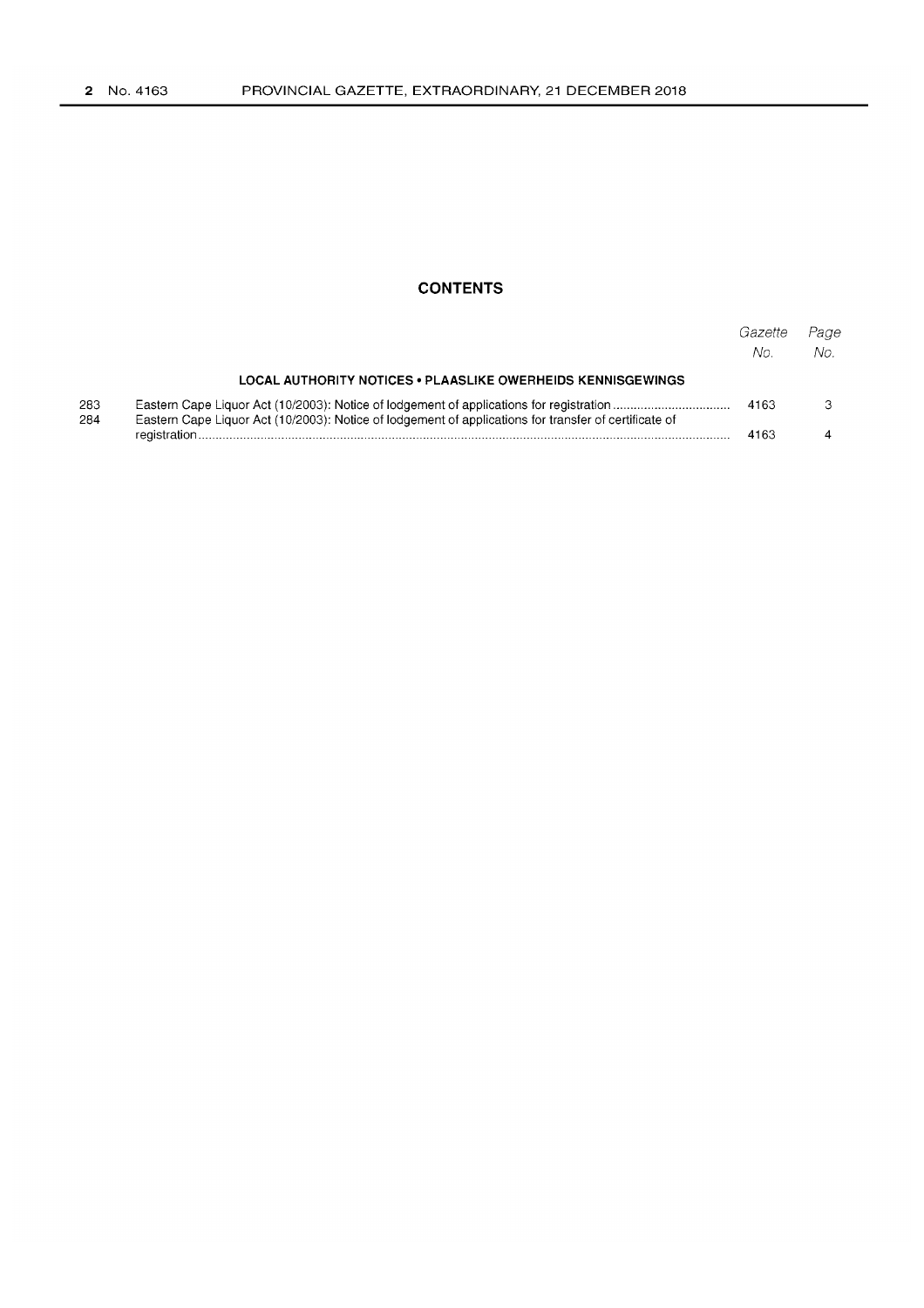# LOCAL AUTHORITY NOTICES . PLAASLIKE OWERHEIDS KENNISGEWINGS

### **LOCAL AUTHORITY NOTICE 283 OF 2018**

1. CM3 [Reg 4 (1)

EASTERN CAPE LIQUOR ACT, 2003 (Act No. 10 of 2003)<br>NOTICE OF LODGEMENT OF APPLICATIONS FOR REGISTRATION

Notice is hereby given that the applications for registration, particulars of which appear in the Schedule hereunder, have been lodged with the Board.<br>Interested parties may, free of charge, inspect any application which a LERATO RADIKOANYANA EASTERN CAPE LIQUOR BOARD **SCHEDULE** 20 December 2018

| <b>Application Number</b> |                  | Name and number of<br>Ward                   | Kind of registration<br>applied for | Kind of<br>liquor to be<br>sold | Name under which business is to be<br>conducted and particulars of the erf,<br>street or farm |  |
|---------------------------|------------------|----------------------------------------------|-------------------------------------|---------------------------------|-----------------------------------------------------------------------------------------------|--|
| 1.                        |                  | Ward 44 Buffalo City                         | On and Off                          | All kinds                       |                                                                                               |  |
|                           | REF7503275246082 | Metropolitan Municipality                    | Consumption                         |                                 | Vuvu Hotel Bar, Erf 3048 Zwelitsha, 5606                                                      |  |
| 2.                        | REF7206015587088 | Ward 11 Walter Sisulu<br>Local Municipality  | On and Off<br>Consumption           | All kinds                       | Emlanjeni Tavern, 213 Bongani Street,<br>Masakhane Township, Jamestown, 9742                  |  |
| 3.                        | REF5403290148080 | Ward 20 Mbashe Local<br>Municipality         | On and Off<br>Consumption           | All kinds                       | Sikoko Tavern, Hobeni Administrative Area,<br>Elliotdale, 5070                                |  |
| 4.                        | REF9208100671080 | Ward 13 Enoch Migijima<br>Local Municipality | Off Consumption                     | All kinds                       | Kwendeni Bottle Store, 428 Mc Bride<br>Village, Zone 3. Queenstown, 5320                      |  |
| 5.                        | REF7801018905186 | Ward 02 Enoch Mgijima<br>Local Municipality  | On and Off<br>Consumption           | All kinds                       | Dlamini Tavern, 2546 Main Road, Ilinge<br>Township, Queenstown, 5320                          |  |
| 6.                        | REF9309161594086 | Ward 32 Nyandeni Local<br>Municipaloty       | On and Off<br>Consumption           | All kinds                       | Zero One One Tavern, Mgojweni Location,<br>Ngqeleni, 5140                                     |  |
| 7 <sub>1</sub>            | REF7208286341088 | Ward 15 Mbizana Local<br>Municipality        | On and Off<br>Consumption           | All kinds                       | Mshaya Tavern, Miobeni Location, Bizana,<br>4800                                              |  |
| 8.                        | REF8108260930089 | Ward 2 Elundini Local<br>Municipality        | On and Off<br>Consumption           | All kinds                       | Long Street (Totini), 4123 Extension 3,<br>Ugie. 5470                                         |  |
| 9.                        | REF8606145901084 | Ward 04 Ntabankulu Local<br>Municipality     | On and Off<br>Consumption           | All kinds                       | Getto Tavern, Silindini Administrative Area,<br>Ntabankulu, 5120                              |  |
| 10.                       | REF7111111106082 | Ward 2 Ngqushwa Local<br><b>Municipality</b> | On and Off<br>Consumption           | All kinds                       | Mfura's Tavern, Fumazele Street, Quqqwala<br>Location, 5600                                   |  |
| 11.                       | REF9312205261084 | Buffalo City Metropolitan<br>Municipality    | Special Event                       | All kinds                       | Surfers Challenge 2019, Nahoon Beach,<br>Beach Road, Nahoon, East London, 5201                |  |